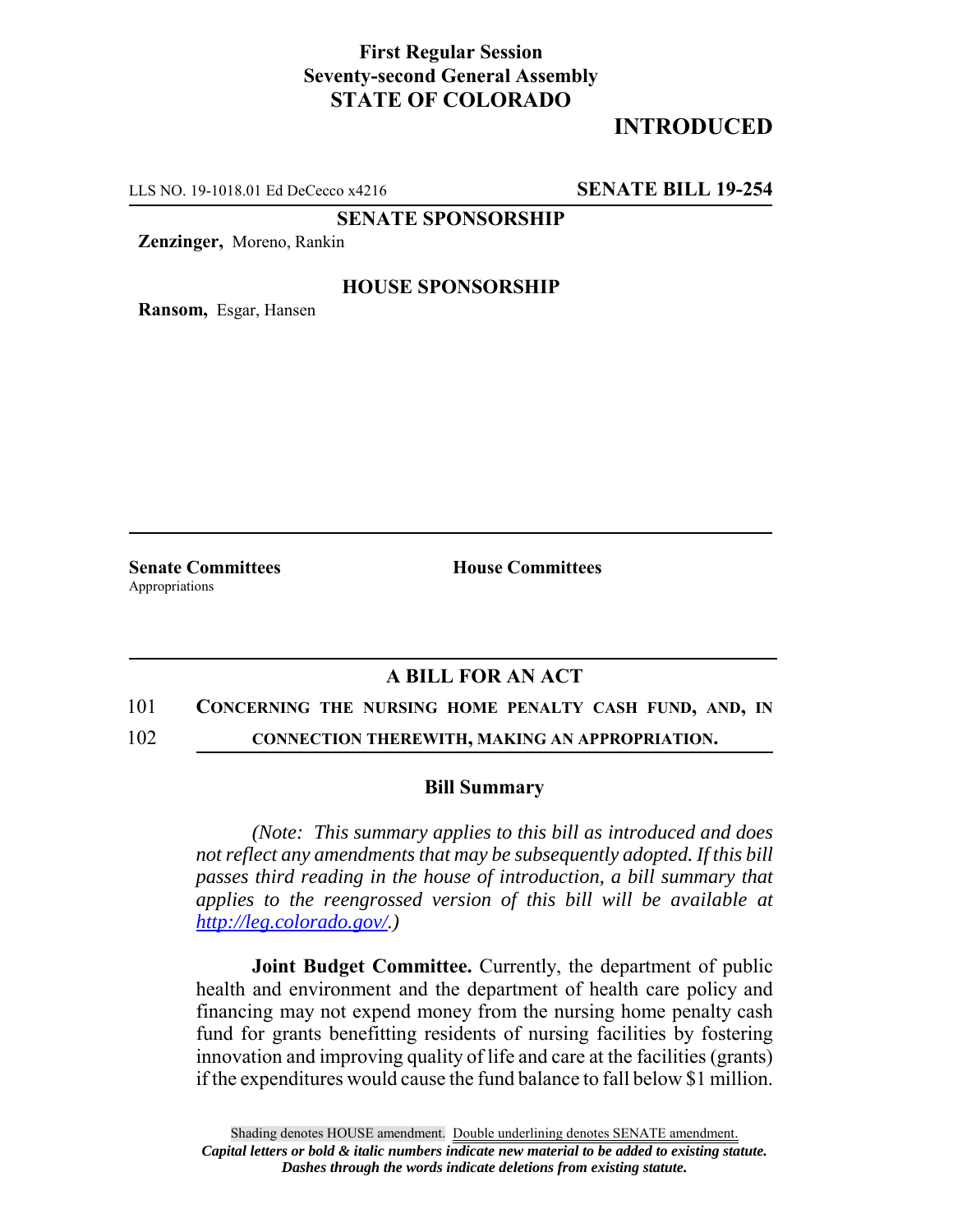The bill repeals this reserve and instead requires the medical services board to establish a minimum reserve that will have the same limit on expenditures for grants. The annual cap on expenditures for grants, which is \$250,000 or possibly a lesser amount depending on whether the fund balance exceeds \$2 million, is also repealed.

The sunset review of the use of grants and the related nursing home innovations grant board is also repealed.

| $\mathbf{1}$   | Be it enacted by the General Assembly of the State of Colorado:                    |
|----------------|------------------------------------------------------------------------------------|
| $\overline{2}$ | <b>SECTION 1.</b> In Colorado Revised Statutes, 24-34-104, repeal                  |
| 3              | $(21)(a)(III)$ as follows:                                                         |
| $\overline{4}$ | 24-34-104. General assembly review of regulatory agencies                          |
| 5              | and functions for repeal, continuation, or reestablishment - legislative           |
| 6              | <b>declaration - repeal.</b> $(21)(a)$ The following agencies, functions, or both, |
| $\overline{7}$ | will repeal on September 1, 2021:                                                  |
| 8              | (III) The nursing home innovations grant board created in section                  |
| 9              | $25$ -1-107.5 (6), C.R.S., and the use of moneys in the nursing home               |
| 10             | penalty cash fund for the purposes described in section 25-1-107.5                 |
| 11             | (4)(e)(H), C.R.S.;                                                                 |
| 12             | <b>SECTION 2.</b> In Colorado Revised Statutes, 25-1-107.5, amend                  |
| 13             | $(4)(d)(III)$ ; and <b>repeal</b> $(4)(d)(I)$ and $(7)$ as follows:                |
| 14             | 25-1-107.5. Additional authority of department - rules -                           |
| 15             | remedies against nursing facilities - criteria for recommending                    |
| 16             | assessments for civil penalties - cooperation with department of                   |
| 17             | health care policy and financing - nursing home penalty cash fund -                |
| 18             | nursing home innovations grant board - reports. $(4)$ $(d)$ $(I)$<br><b>The</b>    |
| 19             | departments shall distribute the following amounts of moneys in the                |
| 20             | nursing home penalty cash fund for the purposes described in                       |
| 21             | subparagraph (II) of paragraph (c) of this subsection (4):                         |
| 22             | (A) For any fiscal year, two hundred fifty thousand dollars if the                 |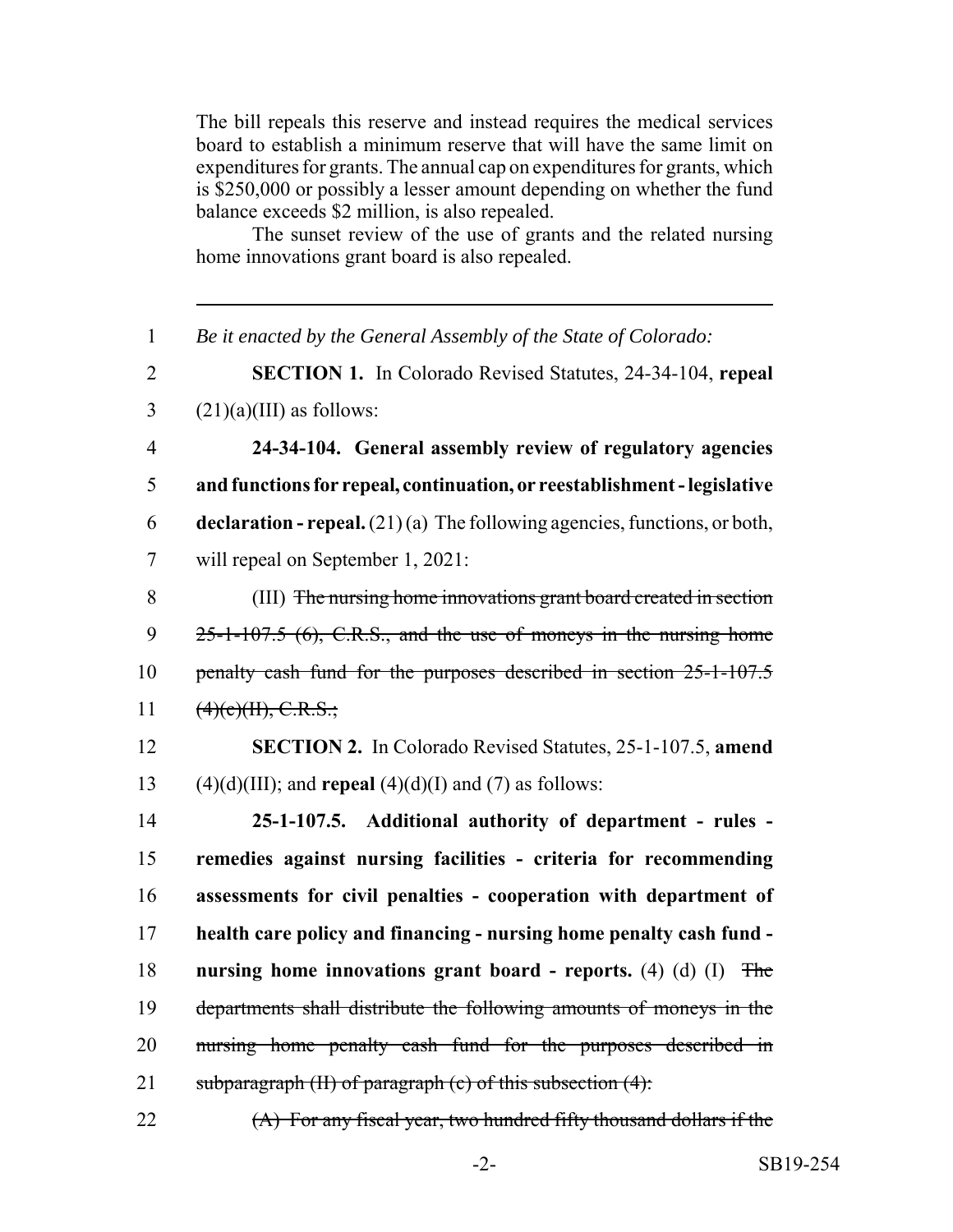fund balance is greater than two million dollars on July 1 of that fiscal 2  $\forall$  vear;

 (B) If the fund balance on July 1 of any fiscal year is less than two million dollars, the department shall distribute twenty-five percent of the moneys deposited in the fund in the immediately preceding fiscal year, not to exceed two hundred fifty thousand dollars in total fund distribution 7 per fiscal year.

 (III) Notwithstanding subparagraph (I) of this paragraph (d), the departments shall ensure that the balance of the nursing home penalty cash fund does not fall below one million dollars as a result of expenditures for the purposes described in subparagraph (II) of paragraph 12 (c) of this subsection (4) and shall not distribute moneys pursuant to this 13 paragraph (d) for such purposes if making a distribution would cause the 14 fund balance to fall below the minimum balance required by this 15 subparagraph (III) THE MEDICAL SERVICES BOARD CREATED PURSUANT TO SECTION 25.5-1-301 SHALL ESTABLISH A MINIMUM RESERVE AMOUNT TO BE MAINTAINED IN THE NURSING HOME PENALTY CASH FUND TO ENSURE THAT THERE IS SUFFICIENT MONEY FOR THE DEPARTMENTS TO DISTRIBUTE IN ACCORDANCE WITH SUBSECTION (4)(b)(II) OF THIS SECTION, IF NEEDED. THE DEPARTMENTS SHALL NOT EXPEND MONEY FROM THE FUND FOR THE 21 PURPOSES DESCRIBED IN SUBSECTION  $(4)(c)(II)$  OF THIS SECTION IF THE 22 EXPENDITURE WOULD CAUSE THE FUND BALANCE TO FALL BELOW THE MINIMUM RESERVE AMOUNT.

24 (7) (a) Subparagraph (II) of paragraph (c) of subsection (4) of this 25 section, subsection (6) of this section, and this subsection (7) are repealed, effective September 1, 2021.

(b) Prior to the repeal, the nursing home innovations grant board